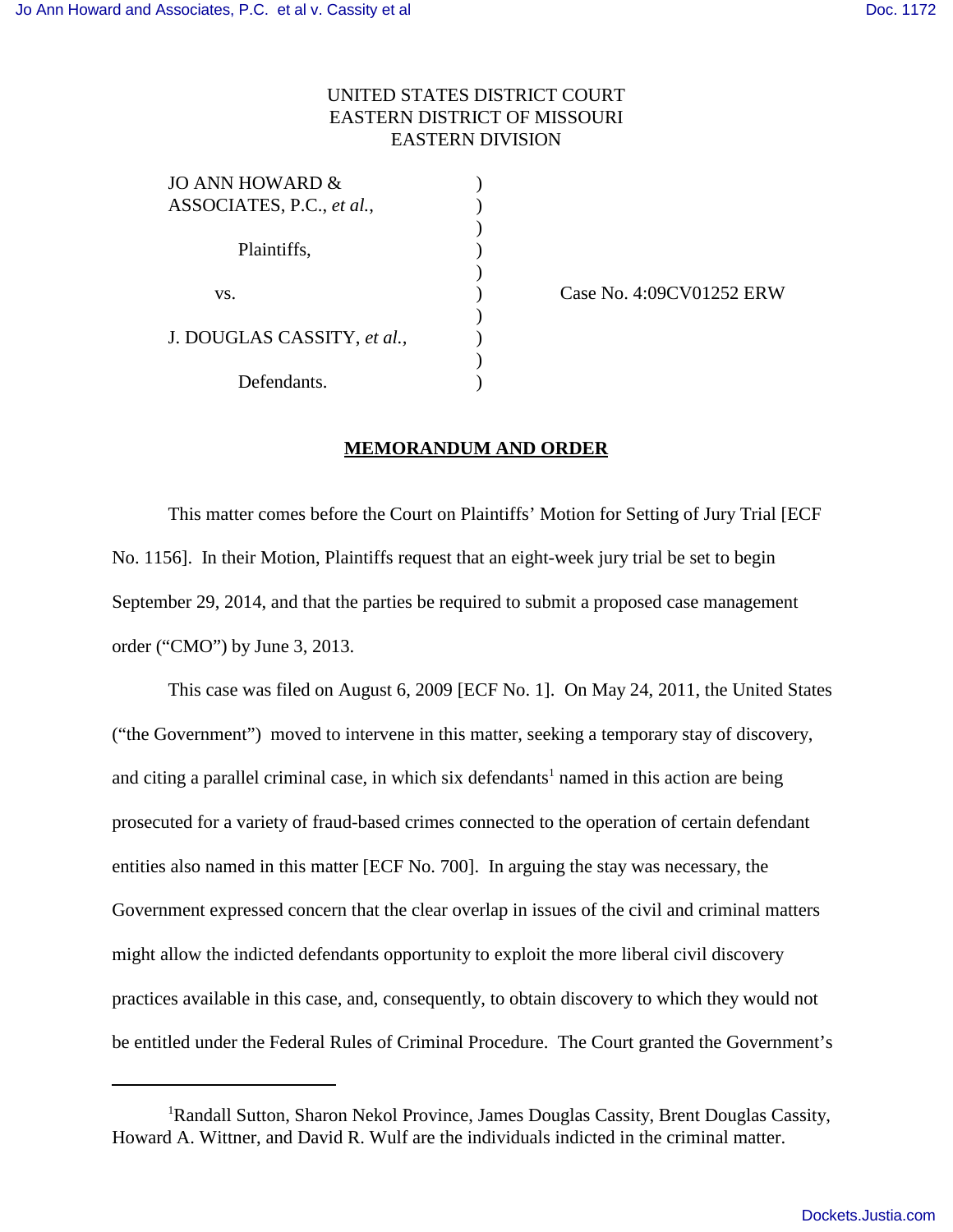Motion for a Temporary Stay of Discovery on July 11, 2011 [ECF No. 738], ordering that all under oath discovery be stayed in this case until the guilt or innocence of the indicted defendants is determined in the parallel criminal case, *United States v. Sutton*, Case No. 4:09CR00509 JCH (E.D. Mo.). The Court further ordered that Trustee Defendants and Plaintiffs were permitted to exchange fact-based interrogatories, but that they could not share the contents of those communications with other parties in this litigation or third parties during pendency of the stay, absent court approval. The trial, set for a period of three months, in the parallel criminal case is currently scheduled to commence August 5, 2013 [*United States v. Sutton*, No. 4:09CR00509 JCH-TCM, ECF No. 376].

Plaintiffs state that they have made a good-faith attempt to confer with all parties and obtain consensus prior to filing this motion. Plaintiffs assert that, on December 17, 2012, they notified all parties of their proposed motion, and requested that all parties communicate their positions concerning the request. Plaintiffs further assert that they have subsequently circulated several additional e-mail messages regarding the motion in various e-mail communications, and made themselves available to all parties during the first week of January 2013 to confer by telephone regarding the motion.

According to Plaintiffs, Defendants Mike Butler and Richard Markow have indicated that they do not oppose Plaintiffs' motion; and Defendant Katherine Scannell, while objecting to the motion for a trial setting at this time, supports Plaintiffs' request that the parties be required to submit a proposed CMO by June 3, 2013. Plaintiffs state that the "Forever Defendants"<sup>2</sup> have

<sup>&</sup>lt;sup>2</sup>The "Forever Defendants" are Brentwood Heritage Properties, LLC; Forever Enterprises, Inc.; Forever Illinois, Inc.; Forever Network, Inc.; Legacy International Imports, Inc.; Lincoln Memorial Services, Inc.; National Heritage Enterprises, Inc; National Prearranged Services Agency, Inc.; and Texas Forever, Inc.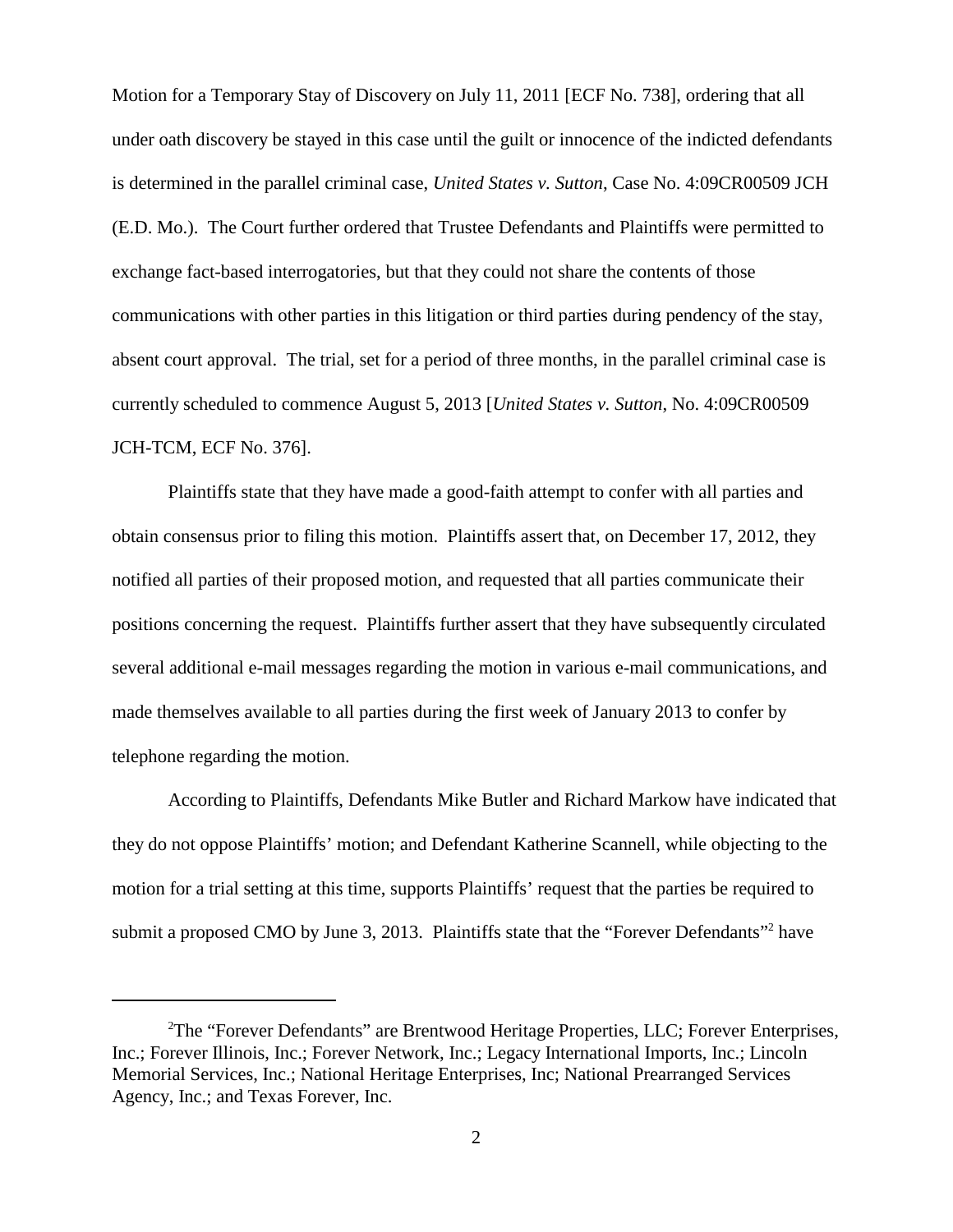both supported and objected to the motion, and that no response to Plaintiffs' multiple communications has been received from the following defendants: Brent Cassity; Tony B. Lumpkin; Herbert Morisse; Roxanne Schnieders; Randall J. Singer; George Wise, III; Rhonda L. Cassity, Inc., a/k/a Wellstream, Inc.; American Stock Transfer and Trust Company; Bremen Bank and Trust Company; Comerica Bank and Trust, N.A.; and Marshal and Ilsley Trust Company, N.A./Southwest Bank/BMO Harris Bank. Plaintiffs indicate that the following defendants communicated objections to their motion: Bank of America, N.A.; Brown Smith Wallace, LLC; Lennie J. Cappleman; J. Douglas Cassity; J. Tyler Cassity and Hollywood Forever, Inc.; Rhonda Cassity; James M. Crawford; National City Bank and PNC Bank, N.A.; Nekol Province; Randall K. Sutton; U.S. Bank, N.A.; Howard A. Wittner and Wittner, Spewak & Maylack PC (collectively referred to as the "Wittner Defendants"); and David R. Wulf and Wulf, Bates & Murphy (collectively referred to as the "Wulf Defendants").

The following defendants have filed objections or memoranda to Plaintiffs' Motion for Setting of Jury Trial: the Wittner Defendants [ECF No. 1162]; Brown Smith Wallace [ECF No. 1163]; Trustee Defendants<sup>3</sup> [ECF No. 1167]; J. Tyler Cassity and Hollywood Forever, Inc. [ECF No. 1168]; and the "Wulf Defendants" [ECF No. 1169].

In their Memorandum in Opposition to Plaintiffs' Motion for Setting of Jury Trial [ECF No. 1162], the Wittner Defendants contend that the motion "should be denied on the basis that the proposed trial setting and case management order deadline are premature given the pendency of the Criminal Case and the various Defendants' rights against self-incrimination guaranteed by the 5th Amendment to the U.S. Constitution." They argue that the right against self-

<sup>&</sup>lt;sup>3</sup>American Stock Transfer and Trust Company, LLC; Bank of America, N.A.; BMO Harris Bank, N.A.; Bremen Bank and Trust Company; Comerica Bank & Trust, N.A.; and U.S. Bank, N.A.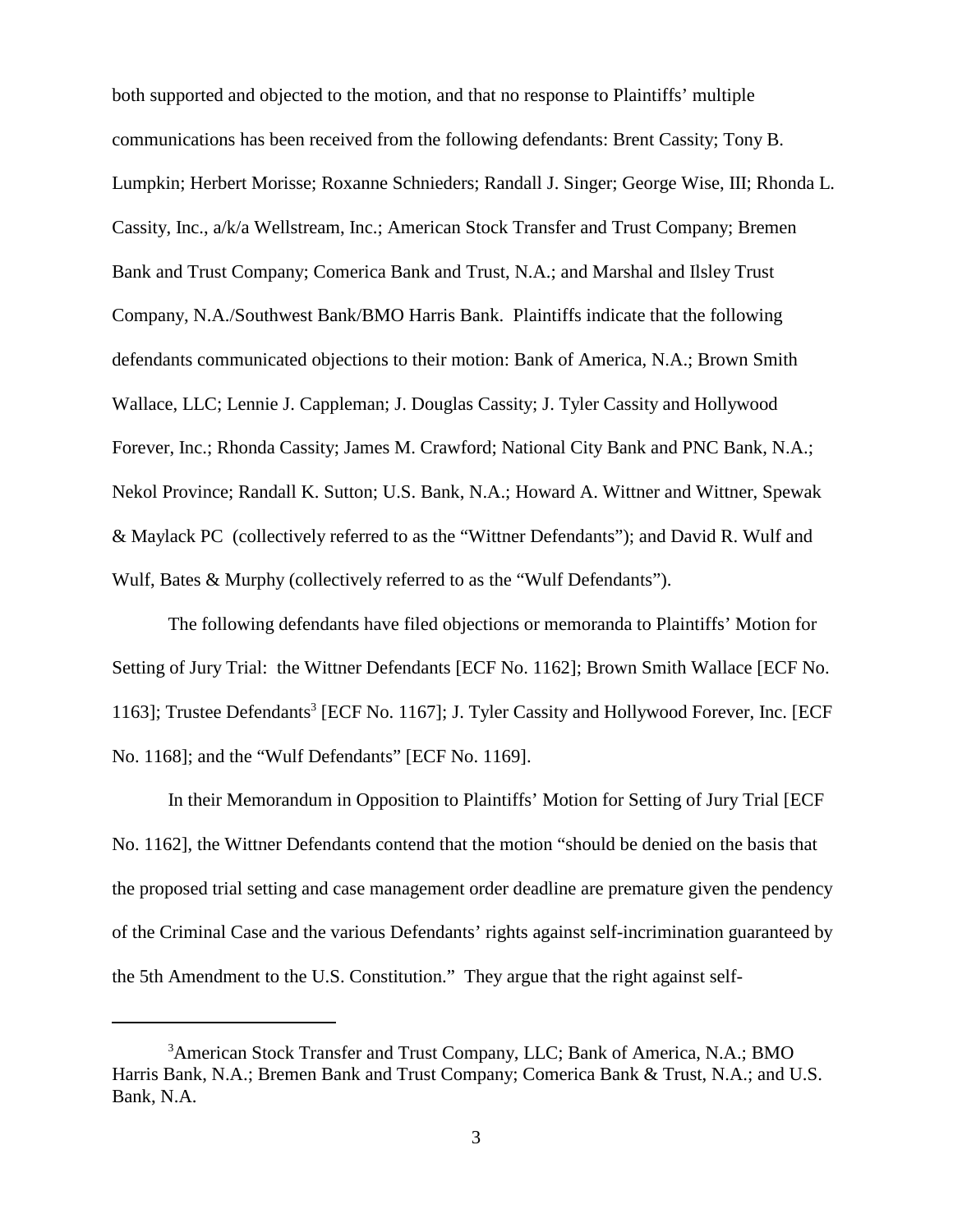incrimination extends not only through a criminal trial, but up until the appeal process is complete, and claim that, if discovery in this matter is permitted prior to final resolution of the criminal case, they would have to choose between exposure to potential criminal liability, or a risk of raising an adverse inference by invoking Fifth Amendment rights. The Wittner Defendants also argue that they disagree with Plaintiffs' estimation of the time required to conduct under oath discovery, stating they reasonably anticipate that, if any of the indicted defendants are found guilty, neither the sentencing proceedings nor the appeals process will be completed by February 2014. They contend that Plaintiffs' proposed time frame will not leave sufficient time for completion of dispositive motions prior to trial.

In their Response in Opposition to Plaintiffs' Motion for Setting of Jury Trial [ECF No. 1169], the Wulf Defendants contend that "[t]he relief that Plaintiffs seek in their motion is unduly prejudicial." They argue that "stripping Wulf of his ability to gather evidence to defend himself on the one hand and granting Plaintiffs' motion that would start the clock running on his need to gather evidence to defend himself on the other hand . . . is prejudice personified." The Wulf Defendants also argue that granting Plaintiffs' Motion would force David R. Wulf to choose between waiving or invoking his Fifth Amendment rights in this matter.

 The Court finds the arguments of these defendants unconvincing, particularly in view of the strong opposition these and the other indicted defendants presented when the Government intervened in this matter with its Motion for a Temporary Stay of Discovery. When the Government sought an order staying all "under oath" discovery in this case, Defendants Howard Wittner and David Wulf contended, at some length, that imposing such a stay would cause them

4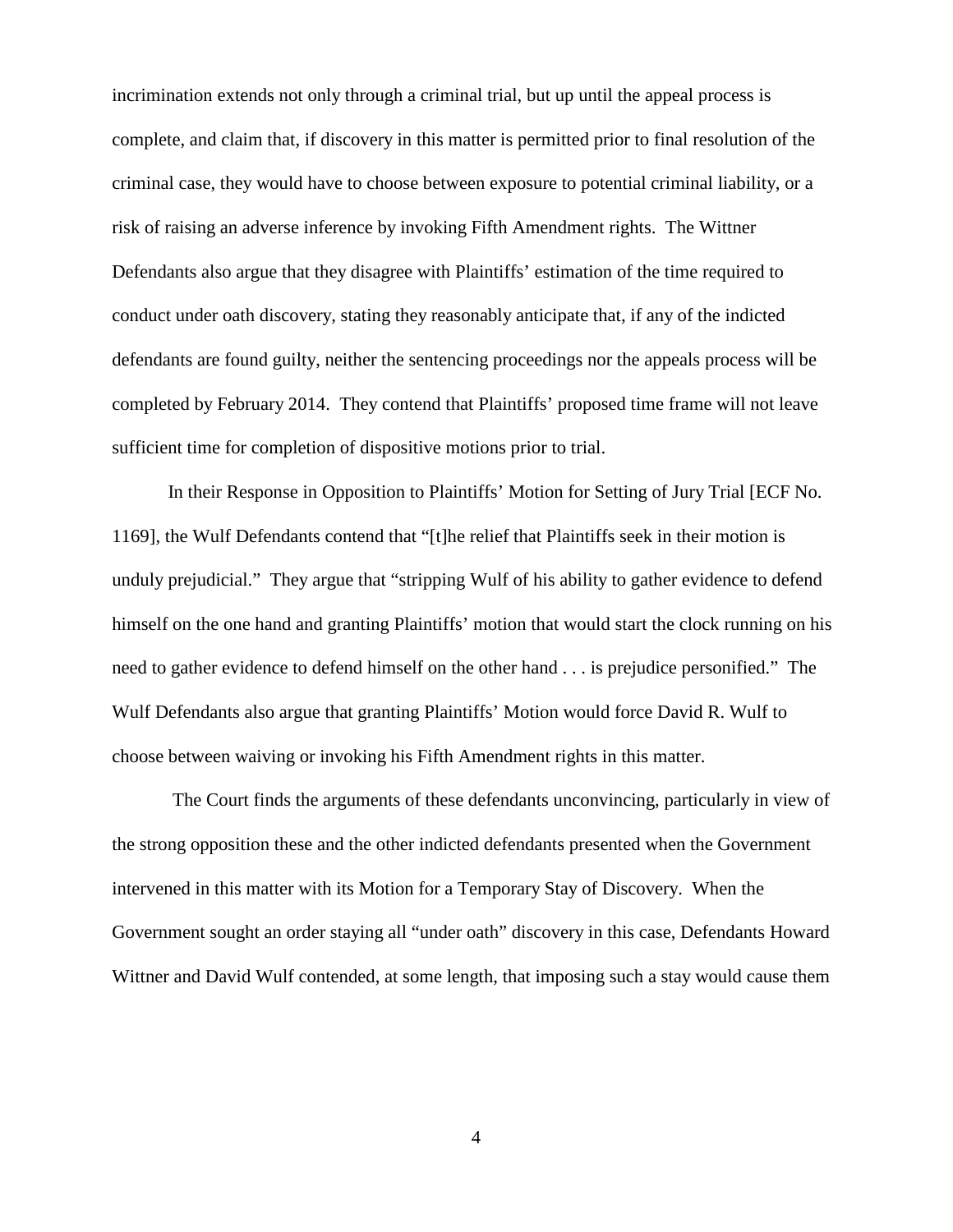prejudice and would hinder their ability to clear their names until this litigation was concluded.<sup>4</sup> As to the indicted defendants' Fifth-Amendment-rights arguments, whether they are guilty or innocent will be determined upon a plea of guilty, or the return of a jury's verdict at the conclusion of the criminal trial in November 2013. At the conclusion of the trial, the Government's concern regarding discovery, and the indicted defendants' concern regarding selfincrimination, will markedly change, and would not require the stay be extended pending resolution of post-trial motions or appeals. *See Koester v. Am. Republic Inv, Inc.*, 11F.3d 818, 823 (8th Cir. 1993) (district court's conclusion that long-scheduled trial of multiparty case should go forward and that plaintiffs were entitled to take defendant's deposition and use it at trial was not an abuse of discretion; civil defendant cannot hide behind blanket invocation of Fifth Amendment privilege, and thus, must make strong showing either that the two proceedings are so interrelated that he cannot protect himself at civil trial by selectively invoking his privilege, or that the two trials will so overlap that effective defense of both is impossible).

In its Objection to Plaintiffs' Motion for Setting a Jury Trial [ECF No. 1163], Defendant Brown Smith Wallace asserts that it has only been allowed to engage in document production, and has received voluminous documents from Plaintiffs with no direction as to what portion of Plaintiffs' Complaint the documents support. Brown Smith Wallace further states that there are approximately twenty-five defendants remaining in this matter, and that over one hundred potential witnesses have been identified through Rule 26 disclosures. Brown Smith Wallace contends the time and effort to coordinate deposition schedules will be a time-intensive task. It argues that too many uncertainties exist for a trial to be set, including the amount of time trying

<sup>&</sup>lt;sup>4</sup>At that time, Defendants also expressed concern about the dimming of memories and potential losses of evidence.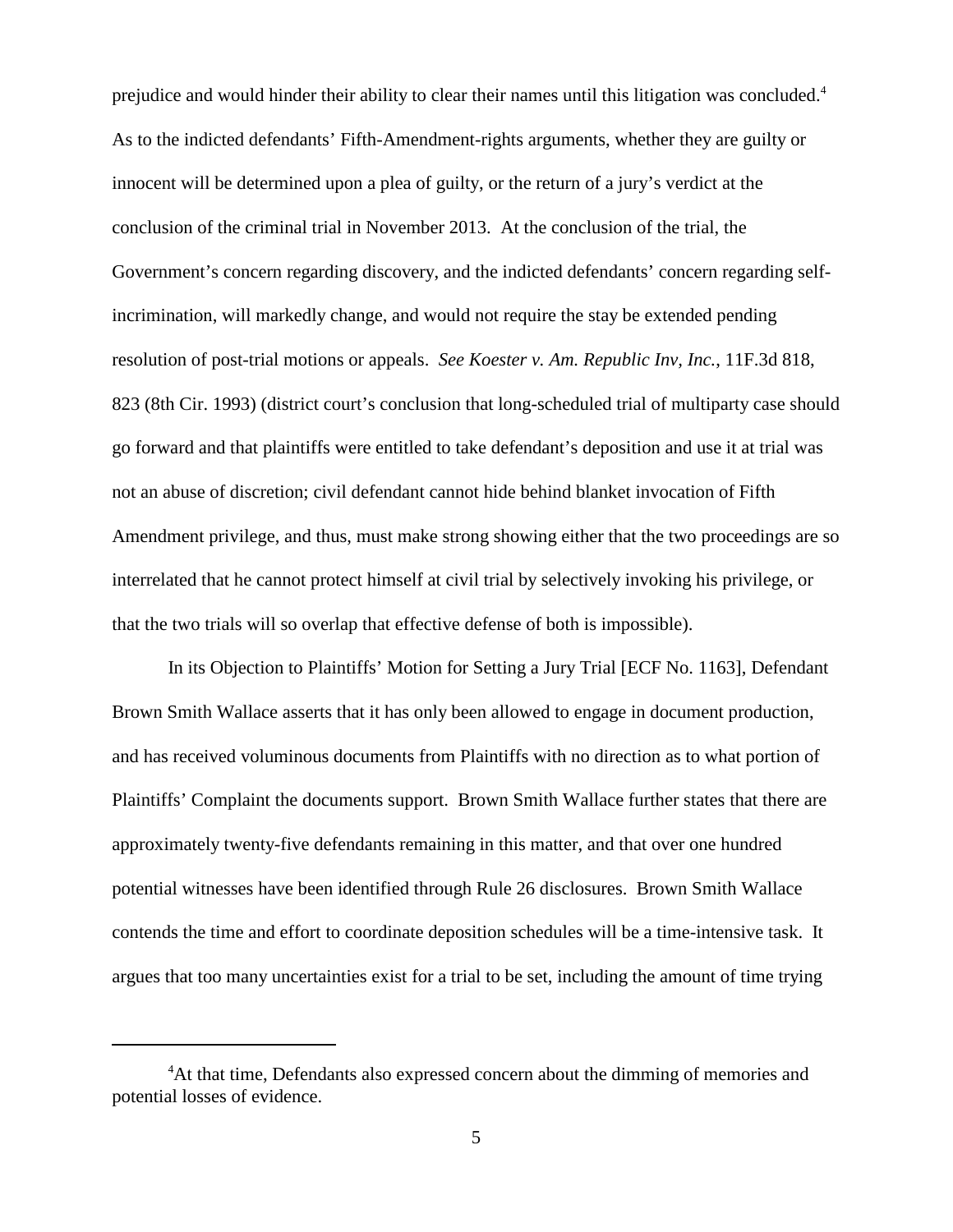the matter will involve, and the date on which all "under oath" discover will commence or conclude. Brown Smith Wallace contends Plaintiffs' request should be denied as premature. Brown Smith Wallace also claims that eight weeks will not be an adequate amount of time to try the case, stating that Plaintiffs' estimation that they will require up to three weeks "theoretically result[s] in one (1) day per Defendant to present their defense." Trustee Bank Defendants raise similar arguments in their Response in Opposition to Plaintiffs' Motion for Setting of Jury Trial<sup>5</sup> [ECF No. 1167], stressing that the complexity of the case makes completion of discovery and motion practice by late September 2014 and the setting of an eight-week jury trial unrealistic. Defendants J. Tyler Cassity and Hollywood Forever, Inc. have filed a Joinder in Trustee Defendants' Response in Opposition to Motion for Setting of Jury Trial [ECF No. 1168].

This case was filed four years ago. The parallel criminal matter is projected to end in November of this year. All defendants opposing Plaintiffs' motion appear to recognize that discovery, and the ensuing review involved, will necessarily take the parties a considerable period of time to conduct.<sup>6</sup> When the Court entered its Stay Order in July 2011, it determined

<sup>5</sup>Trustee Bank Defendants also claim Plaintiffs' request is premature due to a motion to strike Plaintiffs' jury demand. However, the Court denied Trustee Banks' Motion to Strike Plaintiffs' Jury Demand by Order dated February 22, 2013 [ECF No. 1171]. Consequently, this argument is moot.

<sup>&</sup>lt;sup>6</sup>As noted earlier, during the pendency of the stay, Trustee Defendants and Plaintiffs have been permitted to exchange fact-based interrogatories, which inquire about allegations that insurance policies were surrendered, the basis for different state guaranty association's claims, the relationship between those claims and life insurance policies held by different trusts, and the basis for Plaintiffs' claimed rights to recover from each Trustee Defendant. Defendants claim that they have been deluged with "voluminous document discovery," but have been unable to probe Plaintiffs' specific contentions against them or the factual basis for their contentions. This argument actually appears to favor granting the relief requested by Plaintiffs' motion, as the requested CMO and set trial date would establish a more formal timeline for both sides to complete document discovery in a more effective manner .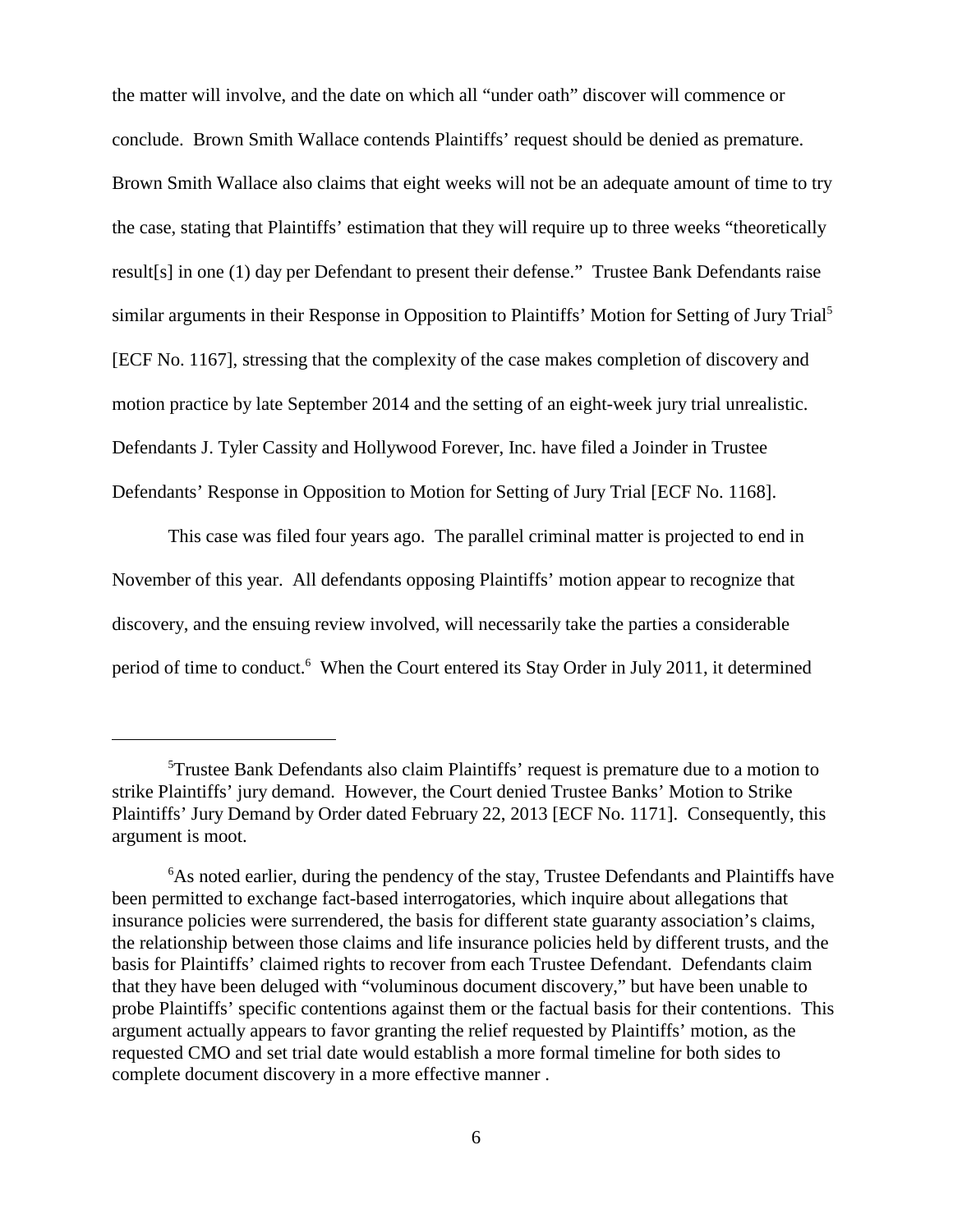that the courts' interest in providing for a fair and efficient resolution of the issues presented in both the civil and criminal matters, was at least arguably served by granting a stay, because the criminal prosecution might determine or clarify some disputed factual issues in this matter, and might result in testimony transcripts that could prove useful to the parties. The Court found the public interest factor appeared neutral, noting the public interest in swift and effective law enforcement (favoring the stay), was balanced by the public interest represented by the Plaintiffs' attempts to recover their alleged losses (opposing the stay). Upon the conclusion of the scheduled jury trial in the parallel criminal matter, however, neither the court's interest nor the public interest would suggest a stay would still be warranted. Furthermore, the Government's concern, that the indicted defendants might exploit the more liberal civil discovery practices, for seeking the stay will not be adversely impacted by setting this matter for a jury trial, or by requiring the parties to submit a proposed CMO. The Court finds the Trustee Defendants' arguments concerning the complexities of the case, actually favor granting Plaintiffs' Motion, as doing so will provided needed certainty that the case will be tried in the foreseeable future and will signal the parties the need for the case to progress in a meaningful fashion. Defendants have expressed concern that eight weeks will not be an adequate period of time to try the matter, but they have not proposed an alternative amount of time for the trial setting. The Court will grant Plaintiffs' Motion for Setting of Jury Trial.

Accordingly,

**IT IS HEREBY ORDERED** that Plaintiffs' Motion for Setting of Jury Trial [ECF No. 1156] is **GRANTED**. Parties shall submit a Joint Scheduling Plan to this Court no later than April 1, 2013. In the event a Joint Plan cannot be agreed to, and submitted by, all parties, one

7